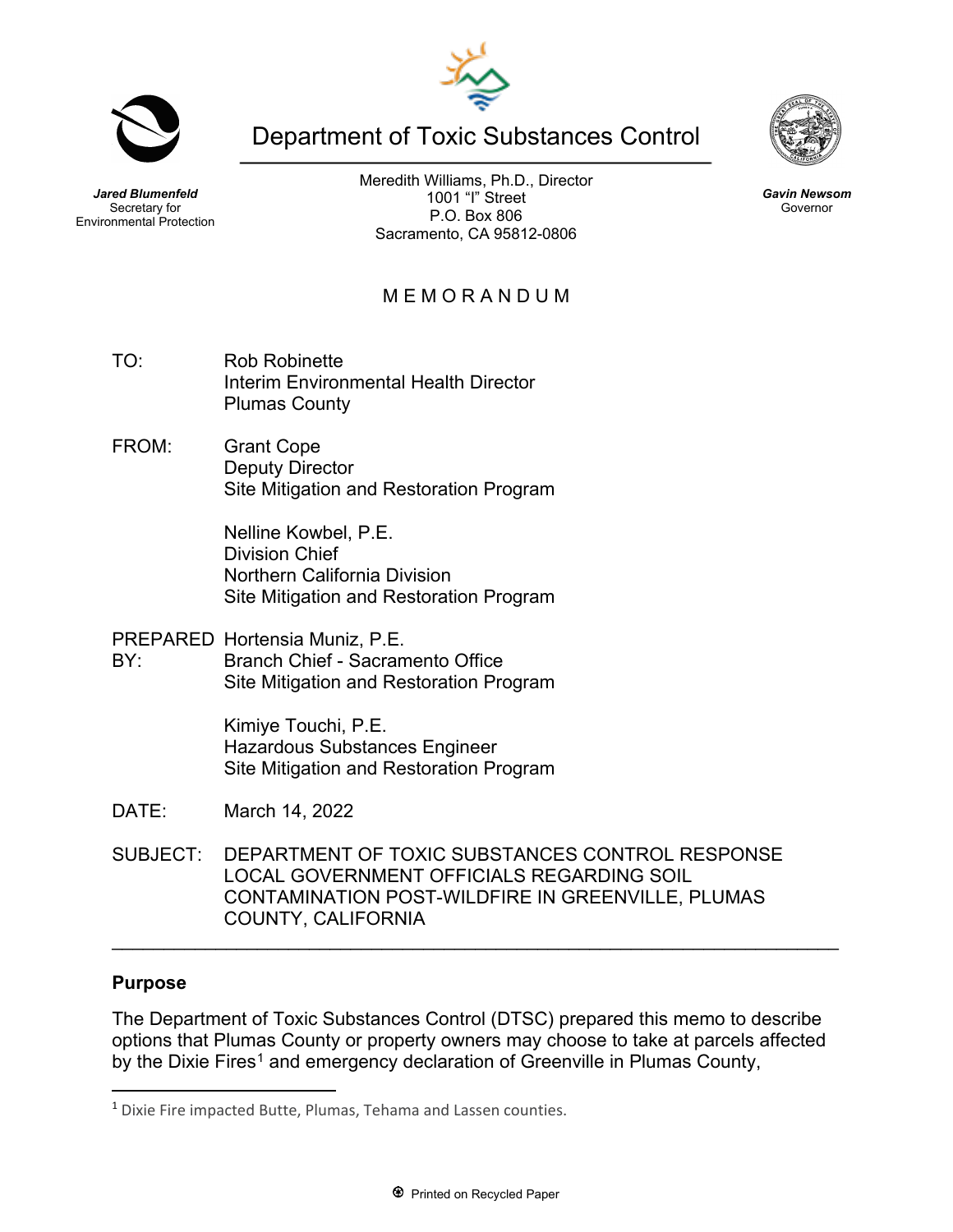Rob Robinette Page 2 of 10 March 14, 2022

California that are released back to local entities with elevated concentrations of metals. While this memo specifically references parcels in downtown Greenville referred to as "Zone X" (Figure 1), the protocols conducted by CalRecycle are applicable to all parcels affected by the Dixie Fire.

### **Overview**

In January 2022, the California Office of Emergency Services (Cal OES) and CalRecycle requested DTSC's assistance related to the 2021 Disaster Debris Removal Operations - Northern Division (DR-4610/4619) in the community of Greenville, Plumas County. DTSC was contacted by CalRecycle because CalRecycle found (1) widespread elevated lead concentrations were identified by CalRecycle outside of the known debris ash footprints within Greenville, (2) concerns regarding Plumas County and the Greenville community responses regarding legacy contamination, and (3) the high likelihood that DTSC would be engaged given the potential for legacy contamination. Sampling results collected by CalRecycle lead them to assert that the elevated lead was not from the Dixie Fire. CalRecycle's findings were based on 120 background samples collected outside of debris footprints that they indicated supported widespread lead contamination not characteristic of debris. CalRecycle's conclusion was also based on confirmation samples collected in Greenville following debris removal which also exhibited elevated lead patterns inconsistent with any other communities affected by the Dixie Fire. DTSC's initial review of the CalRecycle data suggested that a significant data gap existed in a lack of samples at one foot below ground surface (bgs) and deeper, in addition to sampling needs along the Zone X boundaries.

A supplemental sampling plan to assess the data gaps was implemented, with DTSC oversight, by Tetra Tech, Inc., an environmental firm contracted by CalRecycle to establish soil background levels and confirmation sampling for the Northern Division operation during the last week of January 2022 (Figure 1). Soil samples were collected at 23 borings at depths of one-, two-, three-, five-, and ten-feet bgs.

DTSC analyzed the sampling results and found sporadic occurrences of elevated concentrations of metals that exceeded the Cal OES and CalRecycle Cleanup Goals used for disaster debris removal activities. Elevated concentrations of metals, when encountered, were primarily observed in the 1-foot samples. These data do not suggest the presence of widespread or uniform contamination within the 23 borings.

Given these findings, DTSC recommends CalRecycle follow their existing protocols and test for metal concentrations in the underlying soil. DTSC also recommends that these sampling results be compared against the DTSC residential or commercial screening levels.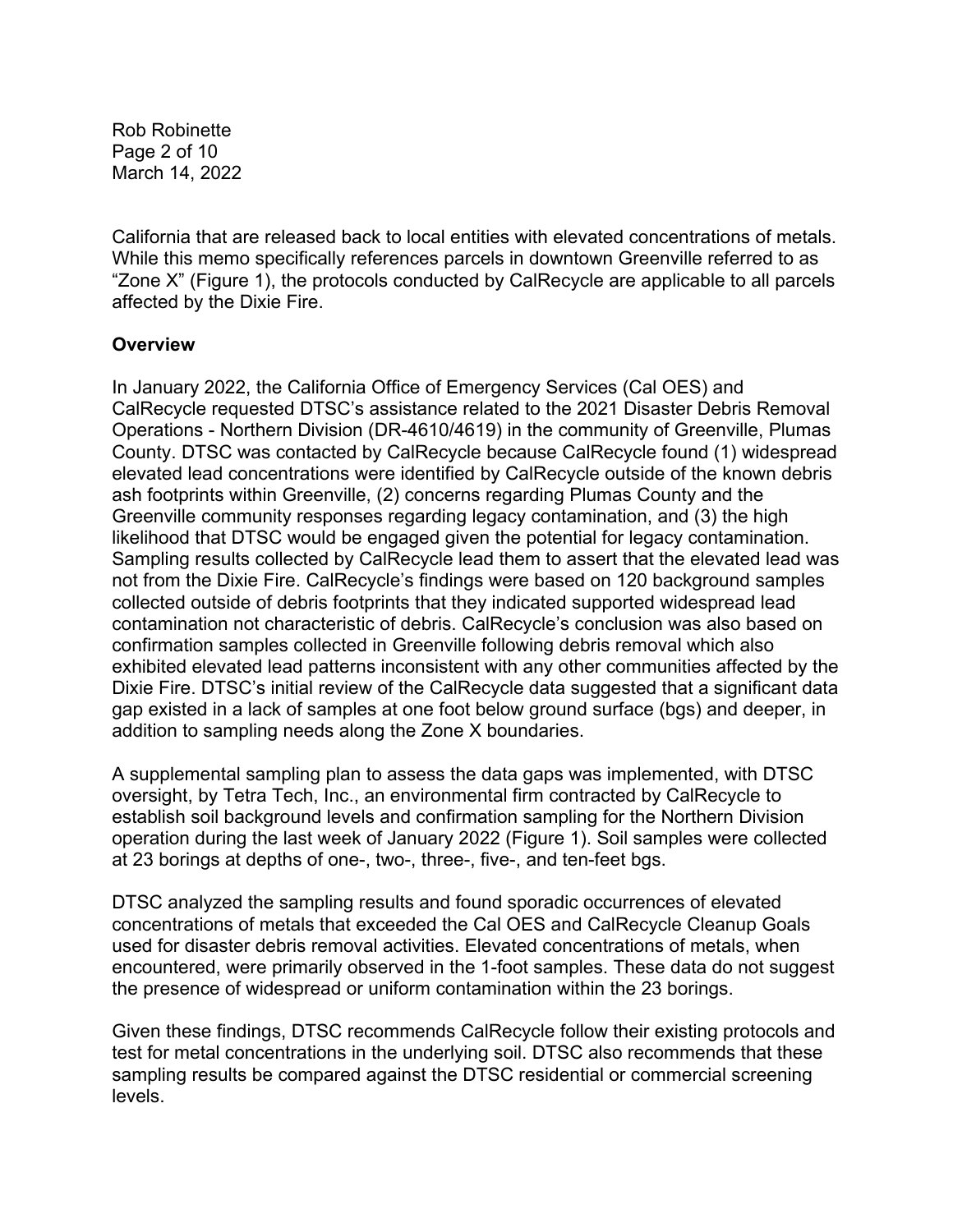Rob Robinette Page 3 of 10 March 14, 2022

DTSC's recommendations to Cal OES and CalRecycle are provided in DTSC's memo – *DTSC Response to State Officials Regarding Soil Contamination Post-Wildfire in Greenville, Plumas County, California (March 2022).*

# **Background**

Lead was the primary metal detected above the screening criteria used by Cal OES and CalRecycle during the subject debris removal operations. Arsenic and mercury were detected above screening criteria at a subset of the properties with lead contamination. DTSC's screening level for lead in residential soils is 80 milligrams per kilogram (mg/kg) or parts per million (ppm).<sup>[2](#page-2-0)</sup> For consistency and ease of reading, units will be provided in ppm in this document.

In general, the confirmation sampling conducted by Tetra Tech, in accordance with the executed contract to conduct necessary site assessment and soils analysis for the subject operation, was performed in the footprint of burned structures, where the term "structures" includes buildings, RVs, vehicles, and motorcycles, following the removal of such debris. That is, the sampling efforts performed by Tetra Tech were focused on establishing if residual contamination caused by the fire was still present. Sampling was also conducted to establish area background and site-specific levels outside the burn footprints, which is independent of the confirmation samples.

DTSC's sampling activities were conducted in areas not affected by the burned structures. Figure 1 presents the additional 23 sampling locations. Sampling occurred here because these areas would be expected to provide additional data needed to fill the data gaps.

### **DTSC Recommended Screening Criteria for Lead**

DTSC recommends using the health-based lead screening criterion of 80 ppm when comparing the composite sample results collected in the scrape footprint. The 80 ppm is consistent with the current cleanup level under the CalRecycle program.

The Cal OES/CalRecycle screening criteria for lead of 103 ppm is a calculated upper background limit.<sup>[3](#page-2-1)</sup> The state agencies used this criterion to distinguish metals contamination in Dixie Fire ash and debris from the soil underneath and unrelated to the fire. The area of Greenville, known as "Zone X," is in a geological zone called Unit Q. CALOES/CalRecycle used a statistical measurement known as an "upper tolerance

<span id="page-2-0"></span><sup>&</sup>lt;sup>2</sup> Human and Ecological Risk Office (HERO) Note 3, DTSC-modified Screening Levels (DTSC, June 2020)

<span id="page-2-1"></span><sup>&</sup>lt;sup>3</sup> Background Sampling and Cleanup Goals Report, version 2, December 1, 2021, Northern Division Fires, Contract DRR21048, Lassen, Plumas, Siskiyou, Trinity and Tehama counties.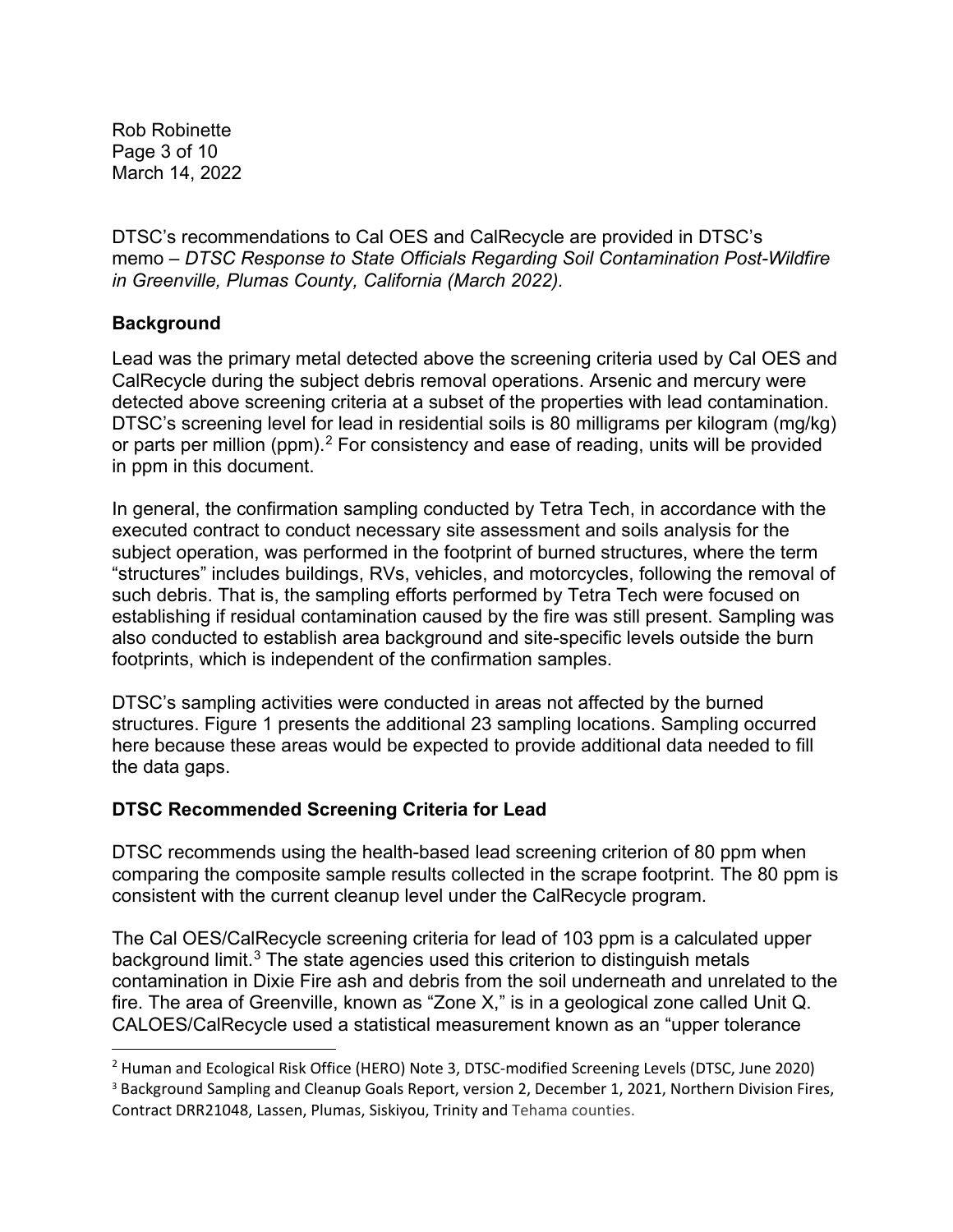Rob Robinette Page 4 of 10 March 14, 2022

limit" (UTL) and determined that Unit Q has a higher lead background concentration than surrounding areas. This is the basis for the UTL of 103 mg lead/kg of soil as the cleanup goal. Ideally, it is meant to be used with single sample results.

CalRecycle uses cleanup goals that are health-based unless the background concentration of metals present in the soil (e.g.,103 ppm for lead) is greater than the health-based concentrations. The reason is that after removing all ash and debris, the concentration of a particular metal in the underlying soil may never reach the healthbased concentration if the naturally occurring background concentration is higher than the health-based goal.

DTSC's health-based cleanup goal for lead is 80 ppm for residential properties and 500 ppm for commercial or industrial properties and then generally compares it against a site-wide average/mean concentration developed for an exposure area, such as a residential parcel (500 mg/kg for a commercial/industrial parcel).

If the concentration of 80 ppm is used as a cleanup goal, the result from each 5-point composite sample can be used for comparison, as can individual samples. Any area represented by the composite that is greater than 80 ppm should be rescraped if 80 ppm mg/kg is used as the cleanup goal, unless there is supporting justification to use a site-specific goal.

Cal OES and CalRecycle can compare their sample results to the 80 ppm lead screening level We have also provided a reference to the United States Environmental Protection Agency's guidance protocols regarding the use of composite sampling at residential sites.<sup>[4](#page-3-0)</sup>

<span id="page-3-0"></span><sup>4</sup> *Superfund Lead-Contaminated Residential Sites Handbook* (USEPA, August 2003)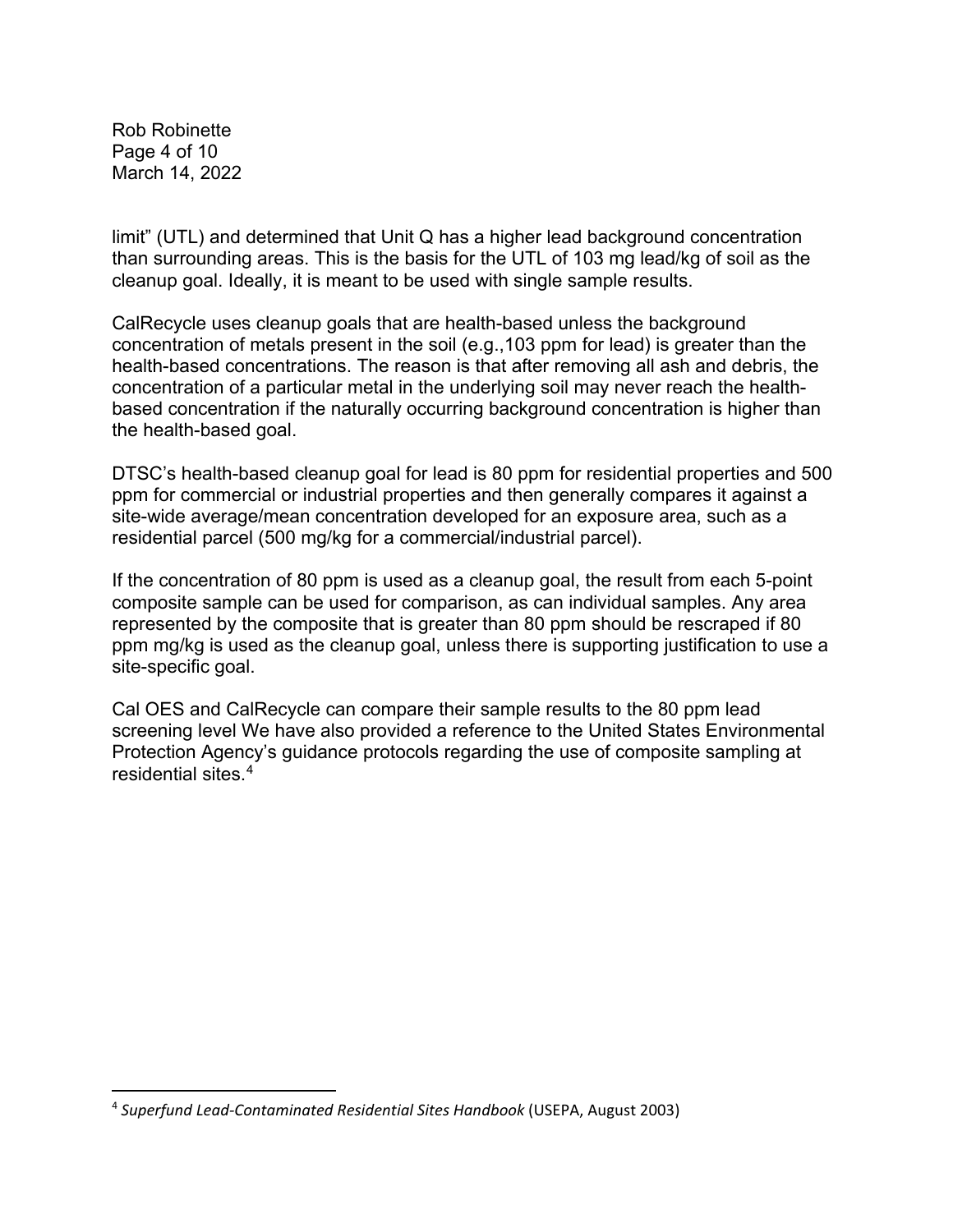Rob Robinette Page 5 of 10 March 14, 2022

| Table 1                                                          |        |                      |                      |  |
|------------------------------------------------------------------|--------|----------------------|----------------------|--|
| <b>DTSC Screening Criteria for Chemicals of Concern</b><br>(ppm) |        |                      |                      |  |
|                                                                  | Lead   | Arsenic <sup>5</sup> | Mercury <sup>6</sup> |  |
| <b>Residential</b>                                               | 80     | つ                    |                      |  |
| <b>Commercial/Industrial</b>                                     | .500 × |                      | 4.4                  |  |

### **Recommendation for the State Consolidated Debris Removal Program**

DTSC recommends that the debris removal operations should proceed with standard operating procedures that are implemented by CalRecycle state-wide for all wildfire debris incidents. These procedures are summarized below.

The standard operating procedures used by CalRecycle may include the removal of 3", 6", 9", or up to 12" of contaminated soil from each parcel if it is deemed related to debris, based on state inspector observations and supported by sampling results. CalRecycle's existing practice is to remove 3" to 6" of contaminated soil during the structural debris removal operation. Generally, CalRecycle then conducts confirmation sampling and compare the results against DTSC's residential or commercial screening level provided in Table 1. If confirmation sampling results identify elevated metal levels above the applicable screening level, CalRecycle would remove up to an additional 6" of contaminated soil from the structural footprint ("rescrape") in the parcels where elevated metals are identified. In the event that CalRecycle suspects that the remaining contamination is not related to the current fire incident, it may collect site-specific samples to justify an alternate cleanup goal. This is consistent with current CalRecycle protocols.

As described above, based on its 23 supplemental borings, DTSC did not identify a widespread pre-Dixie Fire source of soil contamination and recommends that CalRecycle proceed according to its established protocols. Their program is designed to remove soil contamination reasonably believed to have been caused by the Dixie Fire.

<span id="page-4-0"></span><sup>&</sup>lt;sup>5</sup> Per HERO Note 3, risk-based screening-level concentrations of arsenic in soil are often below naturally occurring (background) concentrations

<span id="page-4-2"></span><span id="page-4-1"></span> $^6$  HHRA Note 3, (DTSC, June 2020)<br><sup>7</sup> HERO Note 3, DTSC-modified Screening Levels (DTSC, June 2020)

<span id="page-4-3"></span><sup>8</sup> DTSC Management Memo EO-2022-01 MM, *Update to the LeadSpread Model and Revised Lead Preliminary Remediation Goals (PRGs)/Screening Levels for Soil at Residences and Commercial/Industrial Facilities* (DTSC, February 2022)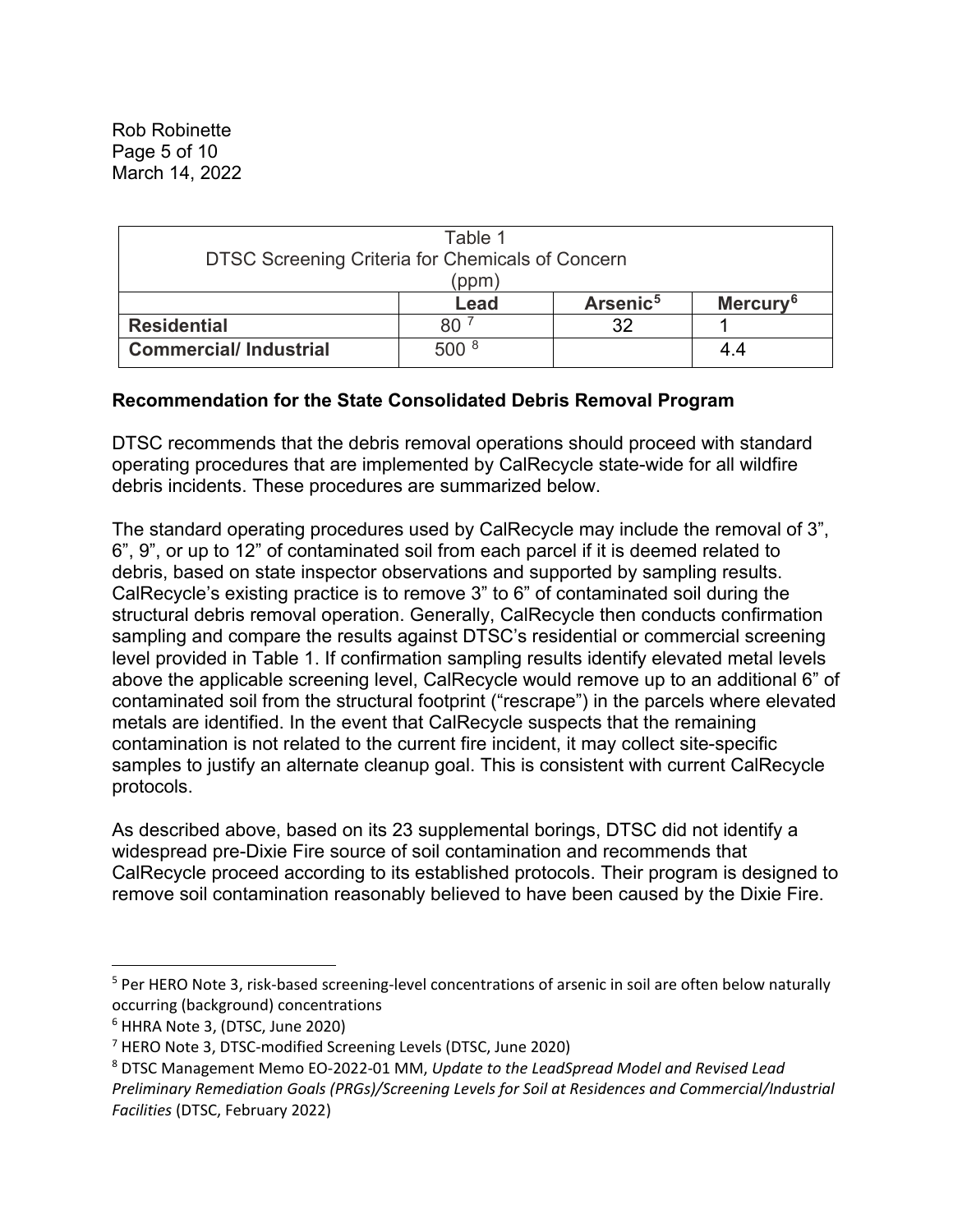Rob Robinette Page 6 of 10 March 14, 2022

Should parcels cleaned to site-specific levels with levels of metals above health-based screening levels be returned to local authorities for release to property owners, Plumas County Environmental Health should be notified that the parcel has not met DTSC screening levels.

# **Options for Local Government or Property Owners**

The remainder of this memo describes the actions that local officials or property owners may take to address potential exposures should parcels with elevated concentrations of metals be returned to local entities after debris removal operations.

#### **Potential Response Actions**

The following response actions may be conducted on parcels with elevated metal concentrations following scraping:

- No Action
- Institutional Controls
- Capping/Covering
- Treatment in place
- Dig and Haul

The following response actions are discussed in order of increasing level of protectiveness. A response action may be implemented independently of other response actions or in combination with others to increase the level of protection.

### **Response Actions Evaluation (Pros & Cons)**

- 1. **No Action.** No action means no additional activity is taken at a parcel. If additional samples collected after scraping indicate elevated levels of contaminants, then DTSC would not recommend "no action." Instead, we would recommend that if elevated concentrations are found, then property-specific concentrations should be evaluated. Additional actions that local representatives or property owners may choose to address potential exposures are described below.
- 2. **Institutional Controls (ICs).** Institutional controls include administrative actions to minimize the potential for exposure to the elevated metal concentrations in the soil.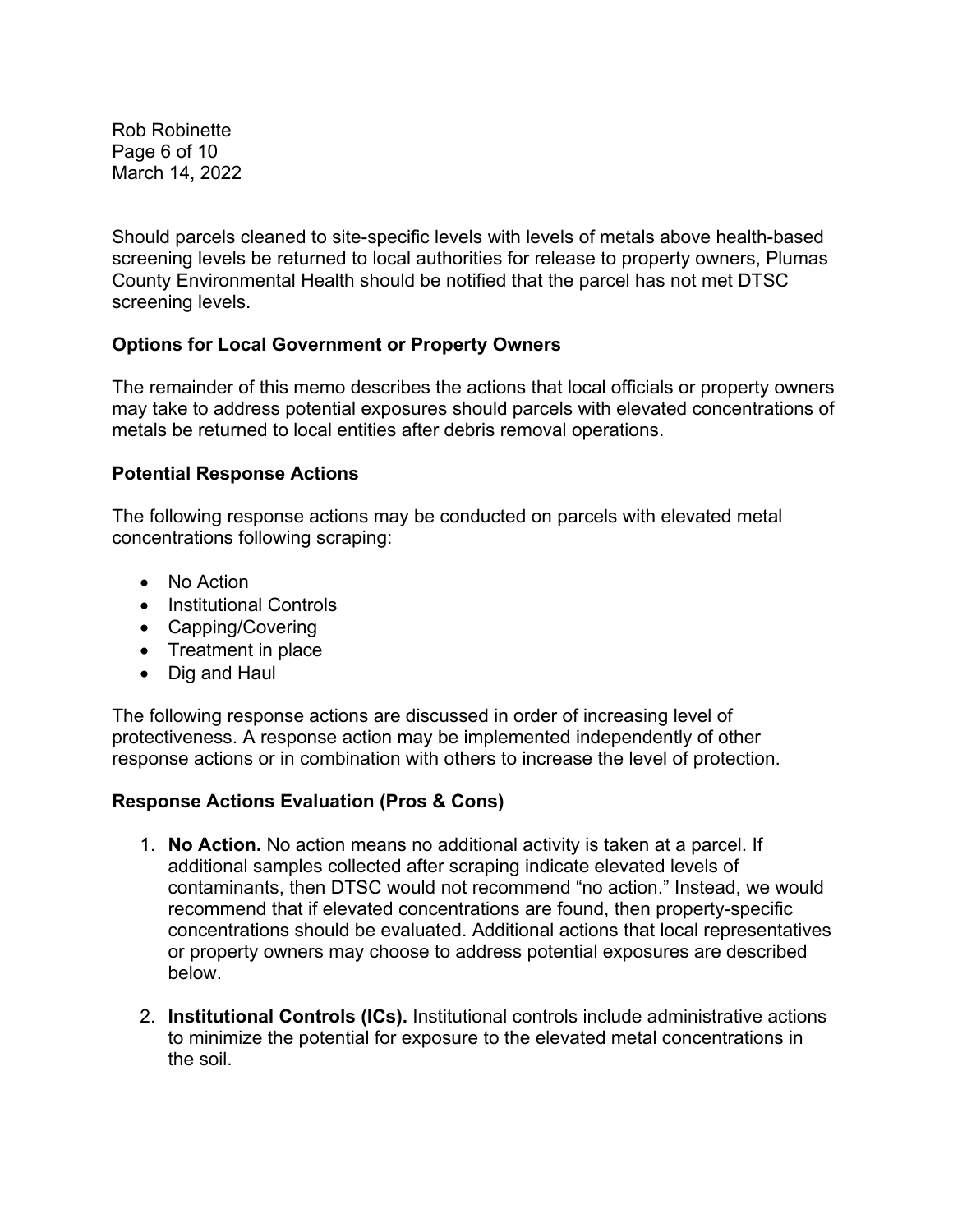Rob Robinette Page 7 of 10 March 14, 2022

> The following ICs may be implemented in combination with other response actions to provide added safeguards and minimize the potential exposure to elevated metal concentrations:

- a. Education. Local authorities may develop factsheets and hold workshops advising the property owners of steps they may take to reduce their potential exposure to metals. Education can include protective steps that can be taken by property owners should they need to disturb contaminated soil to reduce their exposure.
- b. Property restrictions. In general, land use restrictions are applied to Commercial and Industrial properties restricting their use to prevent the property from being used for residential purposes unless residual contaminants are addressed to support unrestricted land use. This will apply if a commercial property owner plans to use DTSC's commercial/industrial screening criteria for lead of 500 ppm. As required by Assembly Bills (AB) 871 and AB 2436, DTSC has developed and posted to its website, Land Use Restricted Sites Lists, to provide the public easy access to information on land-use restrictions and affected sites. This list does not include residential properties.

Also, in order to place a land-use restriction on a property, the property owner must agree to the restrictions and sign the deed restriction. Ordinances. The County or local agency may establish local ordinances aimed at protecting public health and safety. The ordinance would describe the permitted activities and necessary precautions to take to prevent exposure to elevated metal concentrations. The ordinances would include practices that property owners follow for future construction, gardening, and general soil best management practices. The community of Mesa de Oro created an ordinance after the United States Environmental Protection Agency created caps to prevent exposure to elevated levels of arsenic in the community's soil.<sup>[9](#page-6-0)</sup>

In addition, the County or a local agency may adopt Best Management Practices for Soils (Attachment A) to minimize dust during rebuilding and construction. In general, wetting soil to prevent dust will minimize any potential exposures to metal concentrations that may be naturally occurring in the area.

<span id="page-6-0"></span><sup>9</sup> https://dtsc.ca.gov/wp-content/uploads/sites/31/2017/11/MesaDeOro\_FS\_LandUse\_0905.pdf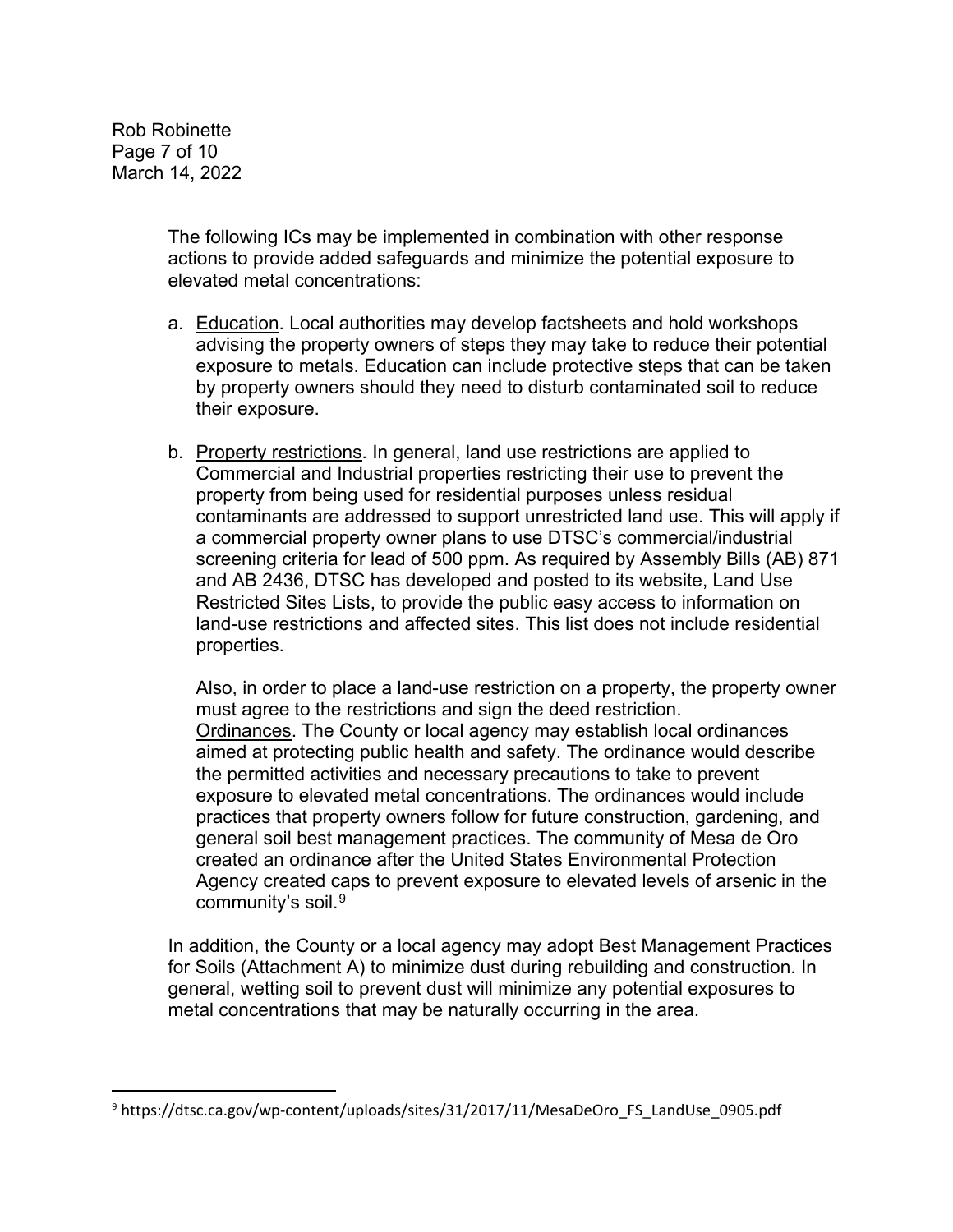Rob Robinette Page 8 of 10 March 14, 2022

> 3. **Capping/Covering.** Capping/covering is the placement of a barrier over the contaminated soil to prevent contact with the elevated concentrations in soil. Different materials may be used on residential or commercial parcels. However, caps/covers need long-term maintenance to prevent exposure to elevated metal concentrations. Caps/covers are often used in combination with ICs to ensure the cap/cover is maintained and not compromised. Table 2 summarizes the materials typically used to cap/cover a site.

Clean soil should be placed over contaminated soil in the footprint of the scraped area. This creates separation between the contaminated soil and the cap/cover. The thickness of the clean soil layer should be assessed to minimize contact with elevated metal concentrations when performing maintenance and to avoid creating access and drainage issues around structures on the property.

| <b>Table 2 Cap/Cover Materials</b> |                                          |                                  |  |
|------------------------------------|------------------------------------------|----------------------------------|--|
| Cap/Cover                          | <b>Residential</b>                       | <b>Commercial</b>                |  |
| <b>Material</b>                    |                                          |                                  |  |
| Liner &                            | All areas not covered by clean           | All areas not covered by clean   |  |
| <b>Mulch</b>                       | soil, concrete asphalt or other          | soil, concrete, asphalt or other |  |
|                                    | materials                                | materials                        |  |
| Soil (2 feet)                      | All areas not covered by                 | All areas not covered by         |  |
|                                    | concrete or asphalt                      | concrete or asphalt              |  |
| Concrete <sup>10</sup>             | Footprint of foundations <sup>11</sup> , | Footprint of foundations and     |  |
|                                    | patios and walkways                      | walkways                         |  |
| <b>Asphalt</b>                     | Footprint of play areas (e.g.,           | Footprint of play areas          |  |
|                                    | basketball or volleyball court)          |                                  |  |

Liner & Mulch Cover. The protectiveness of a liner and mulch cover is dependent on the thickness of the liner, the thickness of the mulch layer, thickness of the clean soil layer (depth to contaminated soil), and the property owner's activities<sup>[12](#page-7-2)</sup>.

The liner and mulch cover will prevent contact with the elevated metals that are below the clean soil layer and the cover and liner; prevent tracking of

<span id="page-7-0"></span> $10$  Foundations to structures would serve as long term caps with no maintenance requirements.

<span id="page-7-1"></span> $11$  The structures on properties with suspended first floors will also provide long-term protection from the elevated concentration of metals is soil.

<span id="page-7-2"></span><sup>&</sup>lt;sup>12</sup> Grass may also provide a non-permanent cover which will prevent exposure to elevated metal soil concentrations. However, in general, grass needs daily and/or weekly maintenance to provide protection.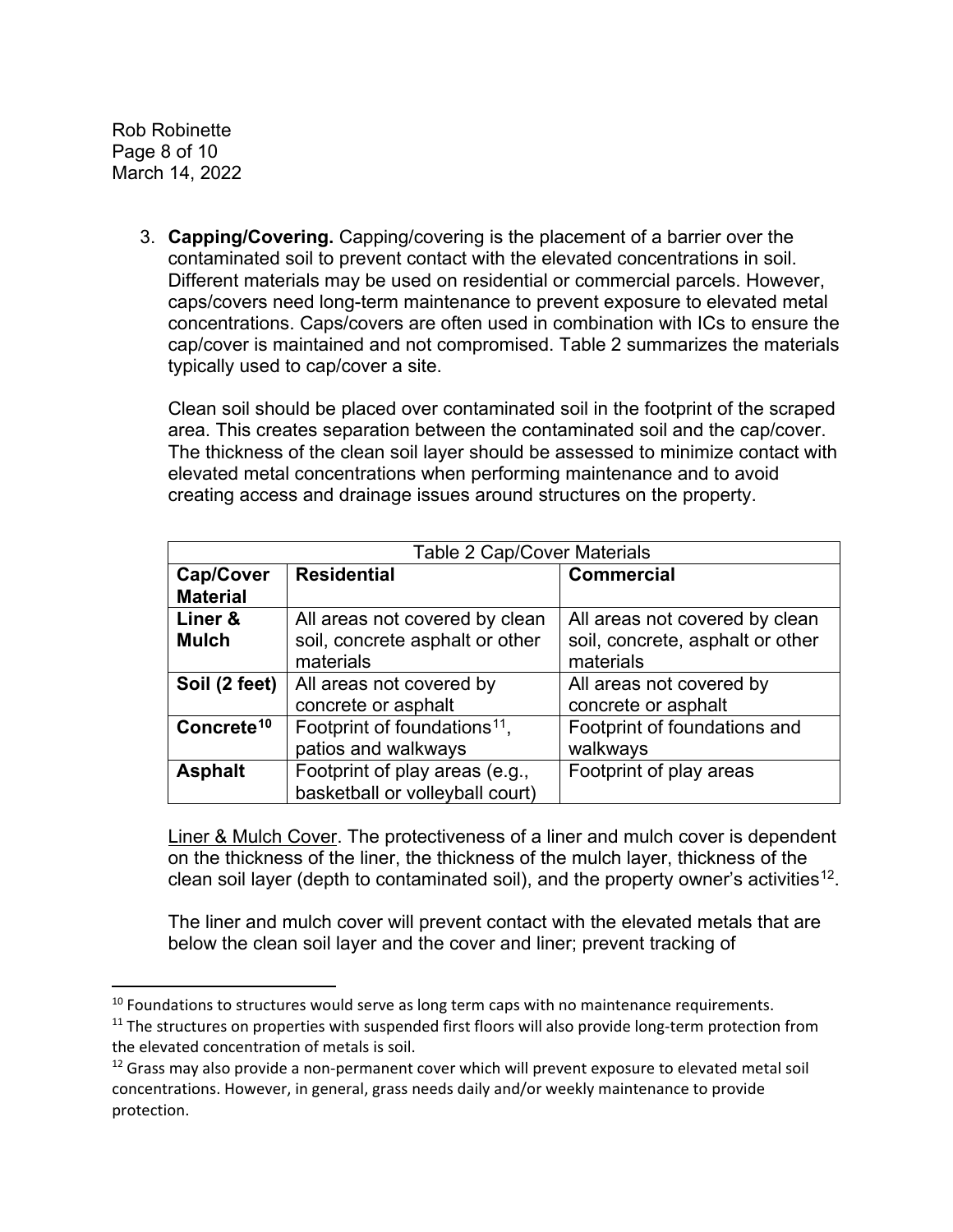Rob Robinette Page 9 of 10 March 14, 2022

> contaminated soil into the homes, and prevent dust with elevated concentrations of metals from becoming airborne. However, the liner and mulch layer will need maintenance. The liner and mulch must be regularly inspected to ensure it is intact (i.e., inspected for holes from burrowing animals and other activities). Additional mulch should be laid down, and the liner replaced if either becomes degraded. A liner & mulch cover is not as protective as other types of caps/covers because of the amount and frequency of maintenance recommended for this type of action.

> Soil cover. A soil cover of clean fill material will protect the residents and community by covering the contaminated soil with clean soil. In general, most homeowner activities do not require digging deeper than two feet. For the average homeowner, a two-foot-thick soil cover may provide adequate protection for activities such as planting most plants or installing irrigation piping. However, if a resident digs past two feet deep, contaminated soil would be exposed and dug up, which could expose the resident or worker to the contaminated soil and any dust that is generated.

> Concrete. The foundation of a structure often serves as a long-term cap and will prevent the potential exposure to elevated metal concentrations. Little to no longterm maintenance is typically needed for the first 10 to 50 years. Severe weather conditions or heavy use (e.g., snow removal) could trigger the need for more frequent maintenance.

> Asphalt. An asphalt pavement laid down for a driveway, or a basketball court would serve as a long-term cap and will prevent the potential exposure to elevated metal concentrations. Depending on the design and use of the asphalt cap and sun exposure, maintenance may be minimal for the first 10 to 20 years. However, maintenance and/or replacement may be needed if the asphalt has significantly deteriorated after 20 years. Severe weather conditions or heavy use (e.g., snow removal) could trigger the need for more frequent maintenance.

4. **In Situ Treatment.** Treatment of contaminated soil can include mixing a chemical into the soil that can bind to the metals and make them less bio-available if ingested or inhaled. Bioavailability refers to the amount of the chemical that is available to be absorbed by the body.

Phosphate Treatment. Phosphates fall into one of the broad classes of amendments that can be added to the soil to react with the lead and reduce its bioavailability. Bench testing is required to determine the formula and/or quantity of chemicals that will be used to treat the soil. The recipe may vary from property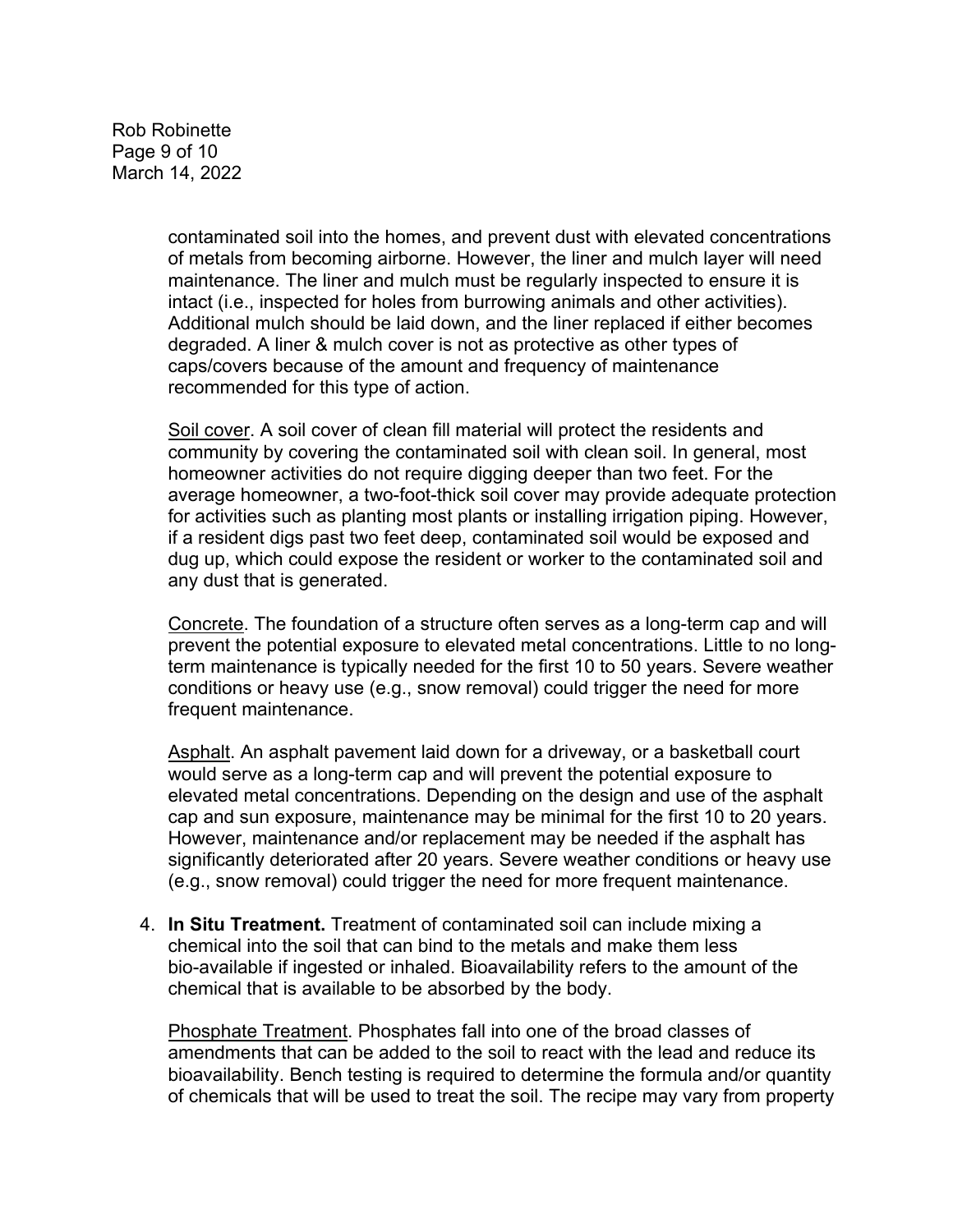Rob Robinette Page 10 of 10 March 14, 2022

> to property. Specialized testing for bioavailability is required to assess effectiveness.

Limitations:

- Phosphate treatment is not an effective treatment for mercury or arsenic.
- Phosphate treatment has been found to be ineffective in reducing bioavailability when the lead concentrations exceed 1,000 ppm. There are numerous factors that affect the effectiveness of treatment, such as soil type, organic materials, initial concentration, moist content etc. Testing is needed to determine the effectiveness of phosphate in reducing lead's bioavailability.
- DTSC also recommends testing the soil after treatment to ensure the treatment is effective. In some cases, additional treatment may be necessary.

**Dig and Hau**l**.** The contaminated soil is dug up and replaced with clean soil. Dig and haul is considered the most protective option because the contaminated soil is removed from the site. Twenty-four (24) inches of clean soil cover is considered to be protective for residential activities. For this reason, if contaminated soil is excavated to 24 inches deep and clean soil is used to fill the excavation (or 24 inches of clean soil is placed on top of the contaminated soil), this will prevent contact with contaminants for most property owners.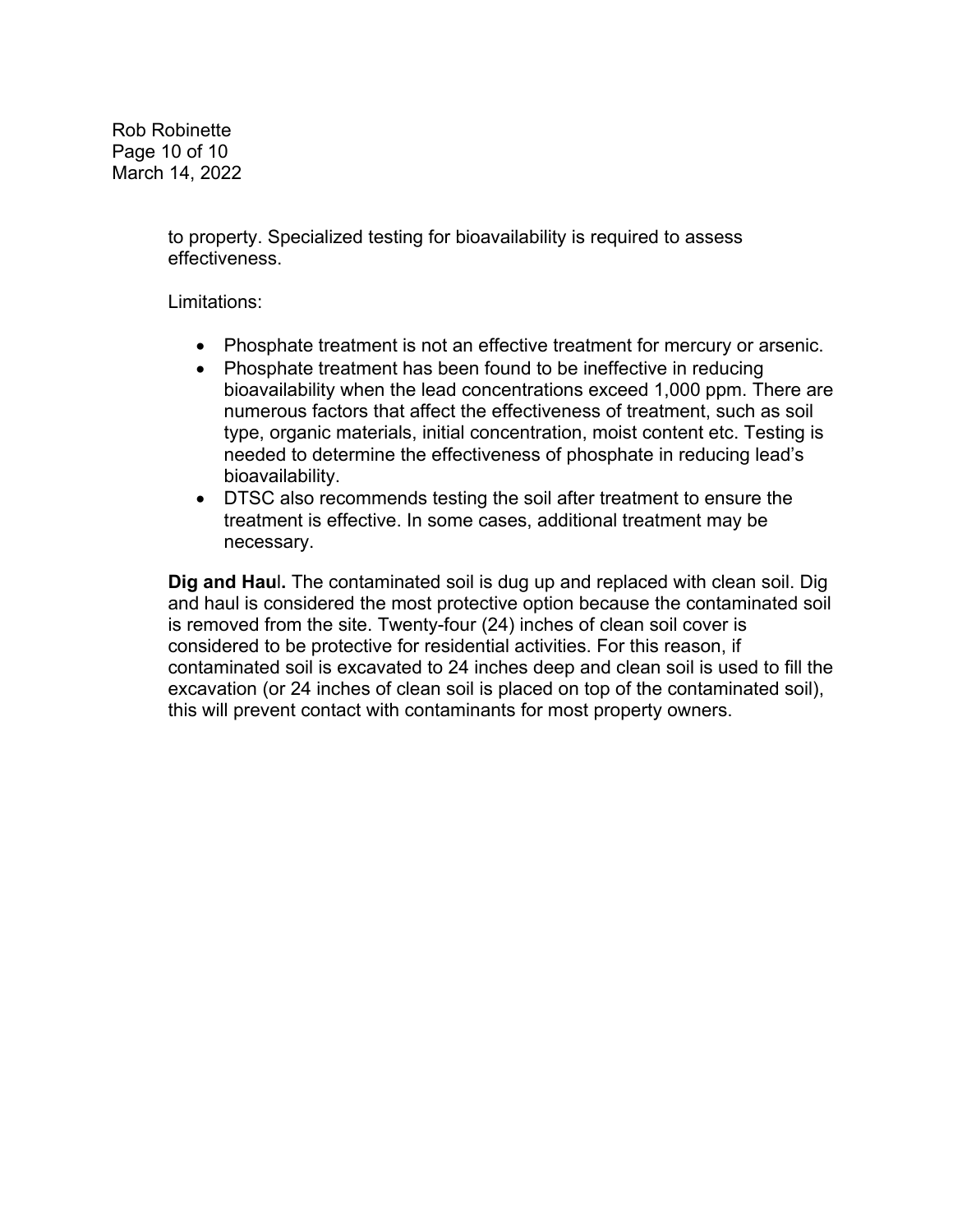# **ATTACHMENT A Soil Management Plan Table of Contents**

[For consideration in an Ordinance]

- 1.0 Introduction
- 2.0 Background Information and Historical Analytical Results
- 3.0 Types of Activities Impacting Exposure Risk
	- 3.1 Landscaping and Gardening
	- 3.2 Construction
	- 3.3 Site Disturbance Procedures
- 4.0 Shallow (Up to 2 Feet Bgs) Incidental Subsurface Intrusive Activities
	- 4.1 Notifications
	- 4.2 Health and Safety Procedures
- 5.0 Construction and Other Non-Emergency Subsurface Intrusive Activities
	- 5.1 Notifications
	- 5.2 Initial Evaluation
	- 5.3 Health and Safety Procedures
- 6.0 Emergency Response Subsurface Disturbance Activities
	- 6.1 Notifications
	- 6.2 Health and Safety Procedures
- 7.0 Soil Management for Emergency and Non-Emergency Response
	- 7.1 Soil Storage and Stockpile Management
	- 7.2 Soil On-Site Reuse Criteria
	- 7.3 Offsite Soil Disposal
	- 7.4 Decontamination
	- 7.5 Dust Control /Action Levels.
	- 7.6 Transportation Plan
	- 7.7 Contingency Actions

References

Figures